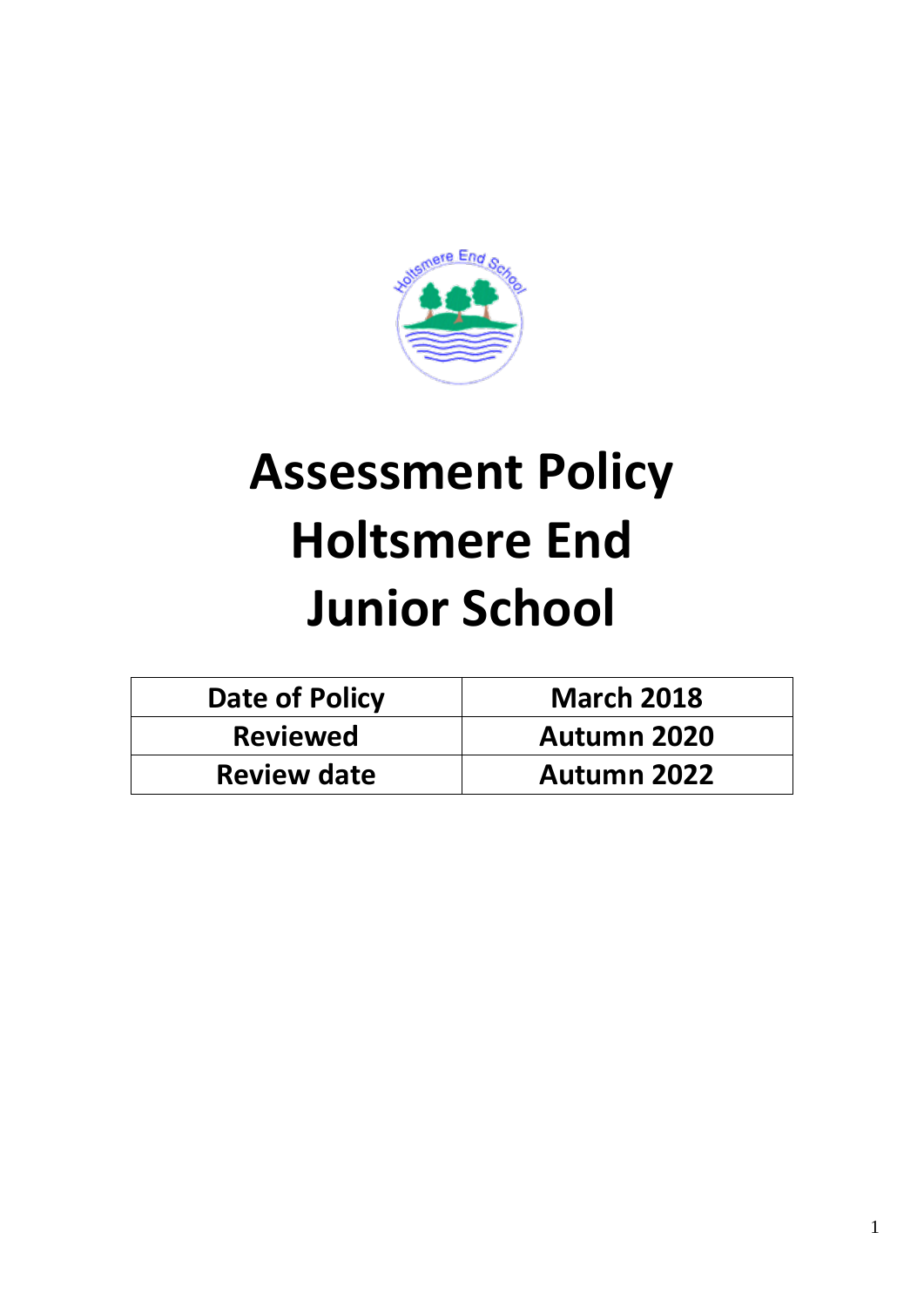#### **Current Overview**

September 2014 saw the Government introduce a New National Curriculum.

The staff at Holtsmere End Junior School have reviewed and adapted Marking, Feedback and Assessment practice in light of these changes. This policy will therefore need to be read in conjunction with our Marking and Feedback Policy, Teaching and Learning Policy and Special Educational Needs Policy.

To summarise, the main changes to Assessment include:

• The previous National Curriculum Levels e.g. 2A, 3C, 3B are now removed.

• Age Related Expectations (ARE) will be used to determine whether children meet, exceed or fall below this expectation.

• Holtsmere End Junior School will use a selection of assessment tools to assess what progress the children have made during and at the end of the academic year.

## **Rationale:**

At Holtsmere End, assessment is an integral part of all our teaching and learning activities. Assessment can be:

- 1. Formative
- 2. Diagnostic
- 3. Summative
- 4. Evaluative
- 1. Formative assessment tells pupils and teachers what they know, what they need to do next and how they are going to plan for these next steps.
- 2. Diagnostic assessment helps to analyse a pupil's performance and plan for future achievements. It also enables teachers to look at overall patterns of attainment and plan any remedial actions.
- 3. Summative assessments inform pupil's reports and give parents overall information on pupil achievements. It also informs the schools statutory target setting process, and pupil progress targets.
- 4. Evaluative assessment enables teachers to look at the overall picture of pupil performance and the impact of teaching on learning.

## **Formative Assessment**

Although not an exhaustive list, formative assessment processes will take place through: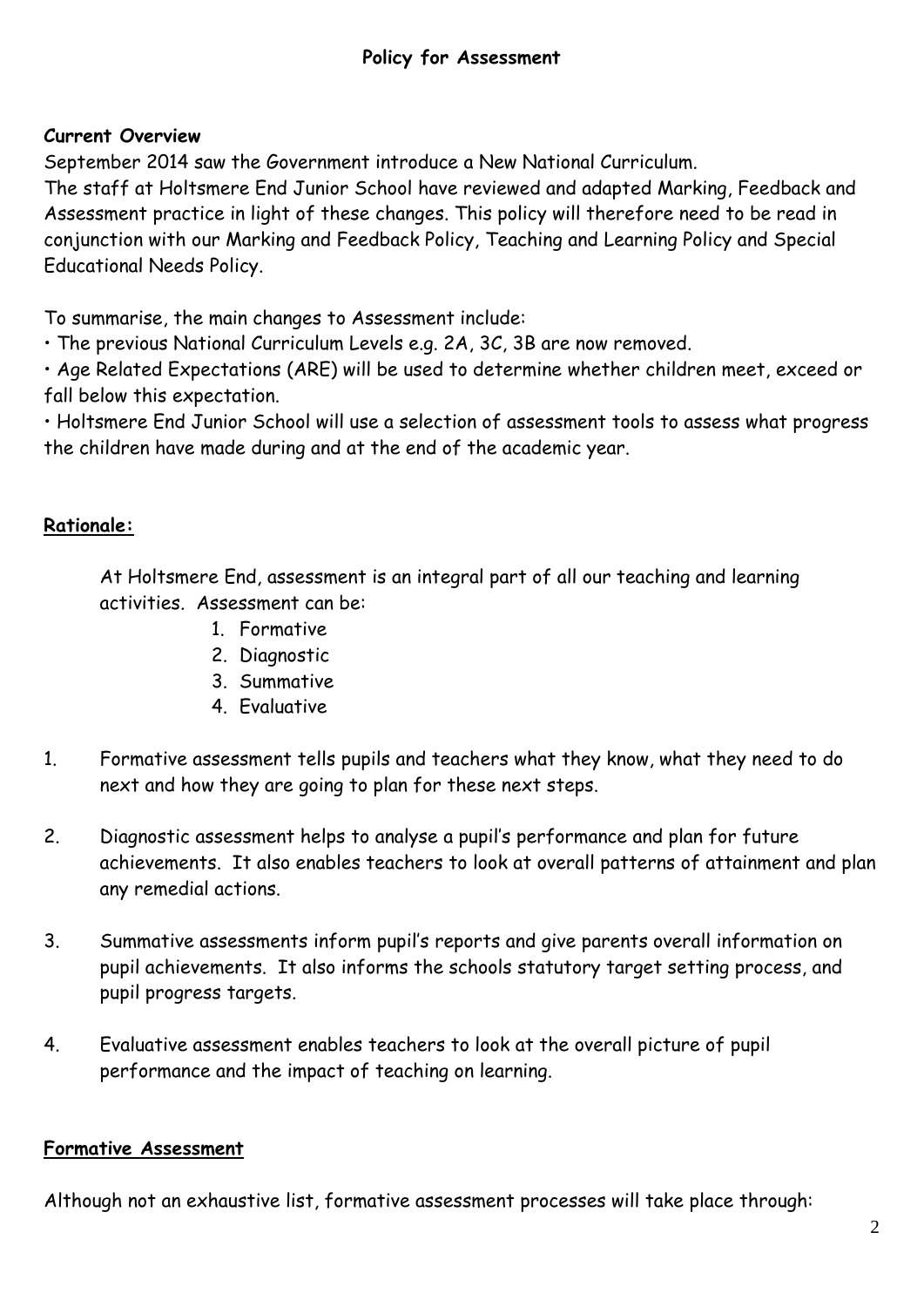- Use of the school's marking and feedback policy.
- Ongoing dialogue with children during a lesson and after the conclusion of a lesson.
- Quality questioning (often called higher order questioning or Bloom's Taxonomy) which will clarify, stretch and challenge different abilities whilst clarifying the teacher's understanding. This will also inform the direction of the lesson and lead to tweaks which will best meet the needs of the learner.
- Formative assessments in maths informs which children are supported by teaching assistants on a daily basis.

#### **Diagnostic Assessment**

In many ways, diagnostic assessment is the most important form of assessment in ensuring individual and group needs are met. At Holtsmere End Junior School we achieve this through:

- Teachers making adjustments and annotations to future plans based on the outcomes of marking and feedback. Adjustments to the levels of differentiation, challenge and use of teacher assistant support should also be clearly seen in planning.
- Once a term, all children will take assessment tests in reading, maths, science and spelling/grammar using 'Rising Stars' materials. Writing is teacher assessed using our Age Related Expectations (ARE) criteria. This data will be analysed to establish children's next steps
- Teachers use subject based tracker spreadsheets to record whether each child has met, exceeded, partially met or not met each objective for all foundation subject areas. These tracker spreadsheets also give quantitative information on how well the overall class has achieved each objective. Trackers are used throughout the year and build a comprehensive picture by the end of the academic year.

## **Summative Assessment**

To assist the school in creating an overall picture of assessment and reporting, we:

- Use Assessment Manager 7 computer package (AM7) to set ambitious but achievable targets in reading, writing, maths and science for each year group at the start of the year.
- Input confirmed data into AM7 at the end of each term
- Produce data which tracks different cohorts and groups of children once a term.
- Update the school data file once a term with printed and electronic reports that consider individual, class, ethnic, gender, SEN and pupil premium statistics.

## Reading:

Children are assessed on a termly basis using the 'Rising stars' testing materials. Informal teacher assessments are made on a frequent basis and recorded

## Writing:

Children are asked to produce at least 3 pieces of unaided writing per term which reflects the genre that has been taught. These unaided examples of work are written in an 'unaided writing' book which the children begin in year 3 and continue to add to throughout the schooltherefore demonstrating a clear learning journey of the individual child.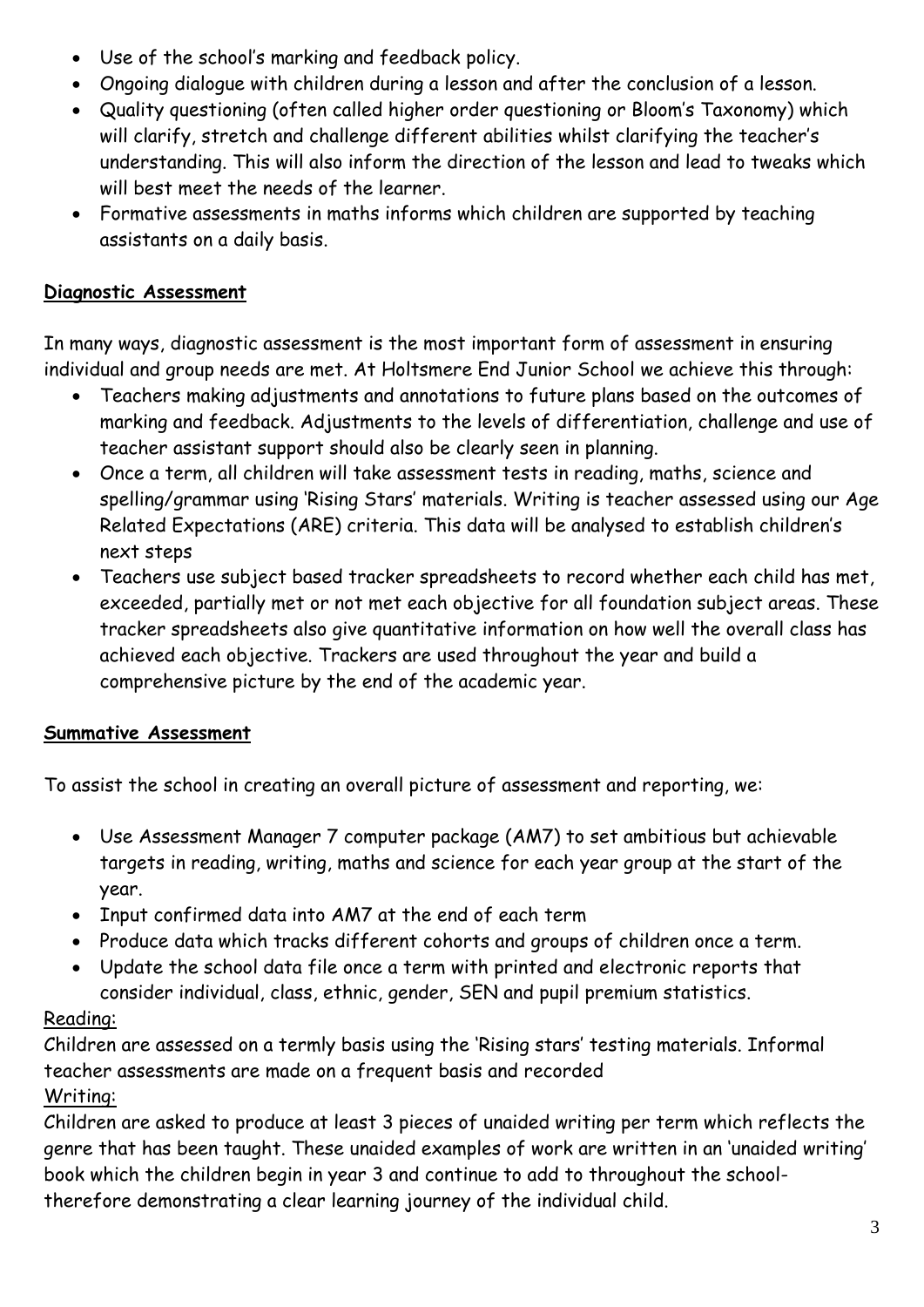## Maths:

Children are asked to complete 'mini' end of unit tests in their 'unaided maths' books. These build up a picture of an individual child's understanding and therefore potential gaps in understanding. Children complete two summative tests per year one in February and one at the end of the school year. Both of these tests as well as the mini tests are used to update each child's ARE sheet accordingly.

#### Other subjects:

All other subjects are assessed on a termly basis.

#### **Evaluative Assessment**

Formative assessment confirms the judgement and subsequent actions of all other forms of assessment are having an impact. We achieve this through:

- Holding Pupil Progress Meetings (PPM). PPMs are led by class teachers and held during each half term with the Headteacher, INCo , Class teachers, Teaching Assistants and Governors; whilst both meetings consider each child's progress and subsequent need, only one meeting per term analyses data from tests and therefore formal tests are carried out periodically during the year. Where children require extra support or intervention, this can be planned for as part of PPMs in response to summative assessment.
- Evaluative assessment data from the PPMs is shared by the Headteacher with the governors who interrogate this through the Teaching and Learning committee and also the HT report presented termly at the full governors meeting.
- Evaluative assessment data is also shared with and challenged by the Hertfordshire Improvement Partner (HIP).
- A summary of pupil progress is shared and discussed at learning Review meetings, through reports, access to open classrooms and also through the school's open door policy. Parents are kept updated on the outcomes of pupil progress meetings, particularly when this requires additional support outside the classroom.
- The Headteacher , Subject leaders and Year 6 teachers moderate KS2 SATs data for reading, writing and maths ensuring this tallies with the quality of work in books. A sample of books and test papers are also moderated for all other classes. If any discrepancies between the moderation and the assessment level occur, grades are reviewed and further samples are moderated.

# **Target Setting**

At the end of each academic year, we use the methods listed below to come to a final judgement on where children stand in their reading, writing, maths and science. This will form the baseline for the subsequent year and we typically expect to see good levels of progress from this point.

- End of KS statutory assessment data
- Rising Stars test data
- The Assessesing pupil progress document.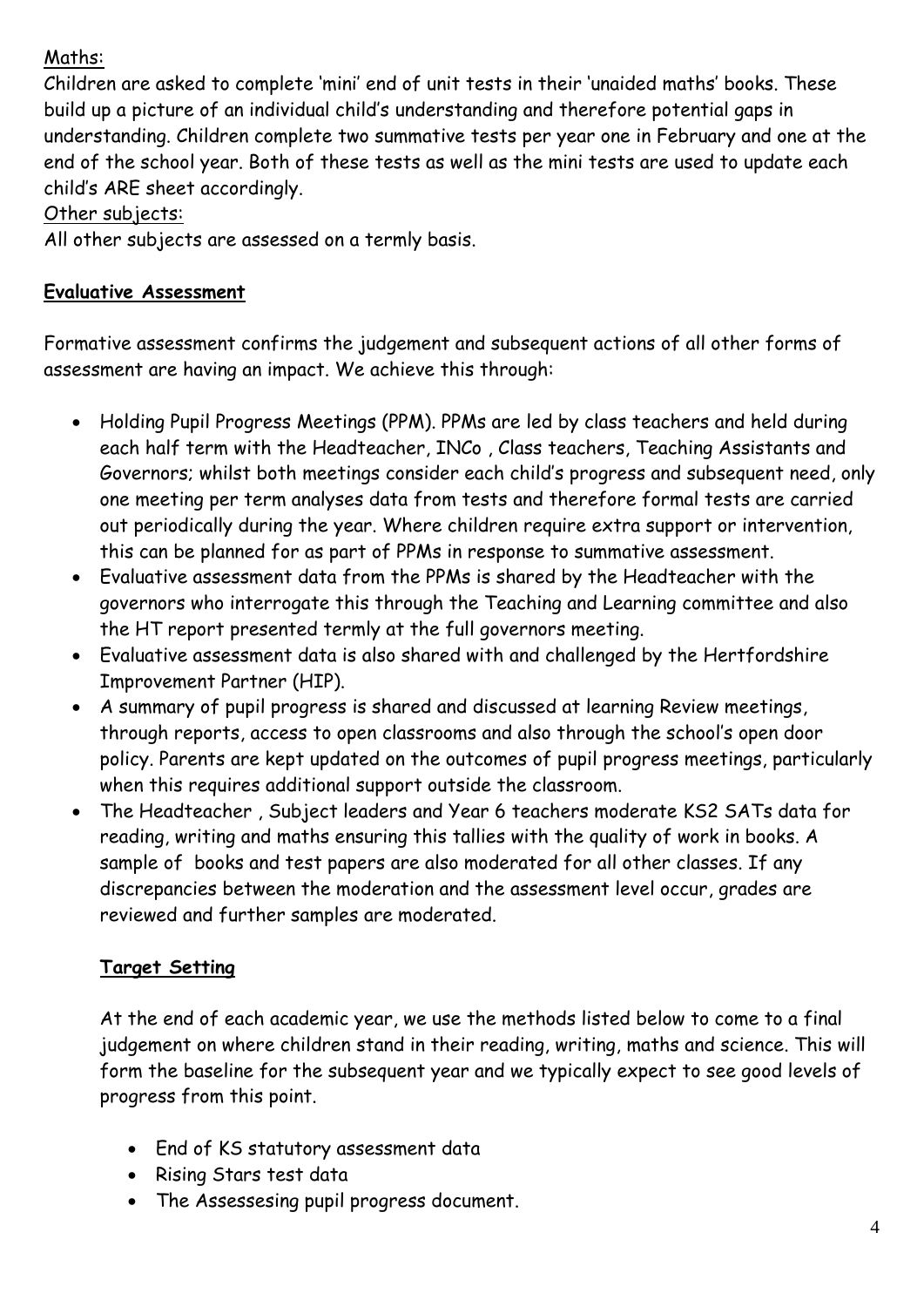• Summative teacher assessment

The school follows the Herts for Learning system of assigning an overall grade of 'age related', 'below age related' and 'above age related'. The criteria for achievement is reflected in Rising Stars test criteria.

We strongly believe in nurturing and caring for our children and that attainment and progress should be a supportive, enjoyable experience (see marking and feedback policy). However, we feel that setting the children key half termly aspirational but achievable targets in writing and maths which are expressed at the front of exercise books and reviewed half termly is a helpful and positive way of clarifying what the children need to do to make overall improvements. The children also have a key say in signing off these targets when they feel they have achieved them and are ready to celebrate their progress. This reflects a positive mental attitude towards learning and supports our 'growth mindset' ethos.

## **Transition**

At the end of the academic year, it is important that professional dialogue is held with the new (academic year) teacher so that teachers and teaching assistants familiarise themselves with their new class. To this end, the following will be discussed, shared and collated:

- SEND involvement as appropriate including individual children's support plans.
- Test results and spreadsheet analysis
- Phonics tests (Year 3 children)
- AM7 data (electronic copies as well as paper)
- Assessments (all foundation subjects)
- Pupil Progress Meeting information
- Reports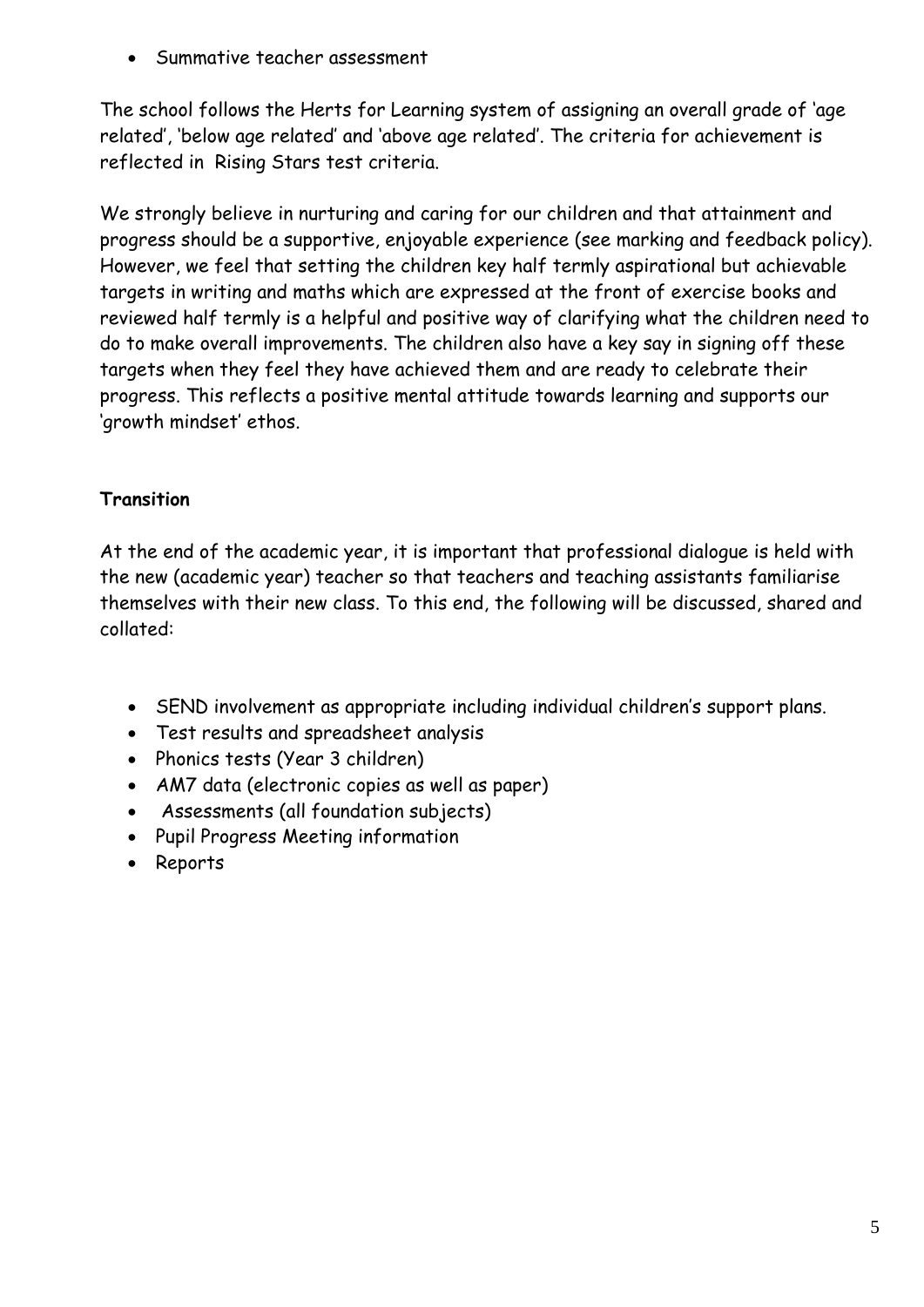#### **ROLES AND RESPONSIBILITIES IN RELATION TO ASSESSMENT**

#### **Headteacher:**

- Ensures policy is up to date and regularly reviewed
- Coordinates the target setting process with the LA
- Ensures timetable for regular reviews is in place particularly with reference to vulnerable groups
- Collates assessment data
- Carries out thorough analysis of data
- Uses data to inform next steps of school improvement
- Uses ICT and electronic data management for collection and analysis of data
- Ensures data is shared and understood by all
- Informs staff of new developments
- Supports subject leaders in collection and analysis of appropriate data and portfolios of evidence
- Reviews current school practices to ensure 'best practise'
- Monitors assessment procedures and practice
- Ensures all statutory requirements are met
- Through the analysis of data with the subject leaders and data trends, ensures appropriate priorities are highlighted in the SIP
- Takes overall responsibility for any key issues arising from data analysis that involve specific staff, parent or child based issues
- Ensures that the Governing Body, parents, staff and children are informed of overall standards of achievement and attainment

#### **SEND leader:**

- Liaises with teachers, TA's, Learning mentor
- Monitors performance of all vulnerable children and/or groups of children
- Monitors the impact of intervention strategies and informs the Assessment Coordinator and Headteacher
- Maintains SEN registers in conjunction with school secretary to enable SEF and SIMS updates
- Monitors, reviews and informs Passports to success.
- Liaises with external agencies
- Coordinates team meetings e.g. CAF, TAC, statement reviews
- Attends PPM

#### **Subject Leaders:**

- Ensure the National Curriculum is covered
- Planning ensures clear learning objectives, success criteria and that appropriate strategies are in place
- Monitors planning to ensure assessment informs planning
- Carry out work scrutiny to ensure coverage, support and challenges are appropriate